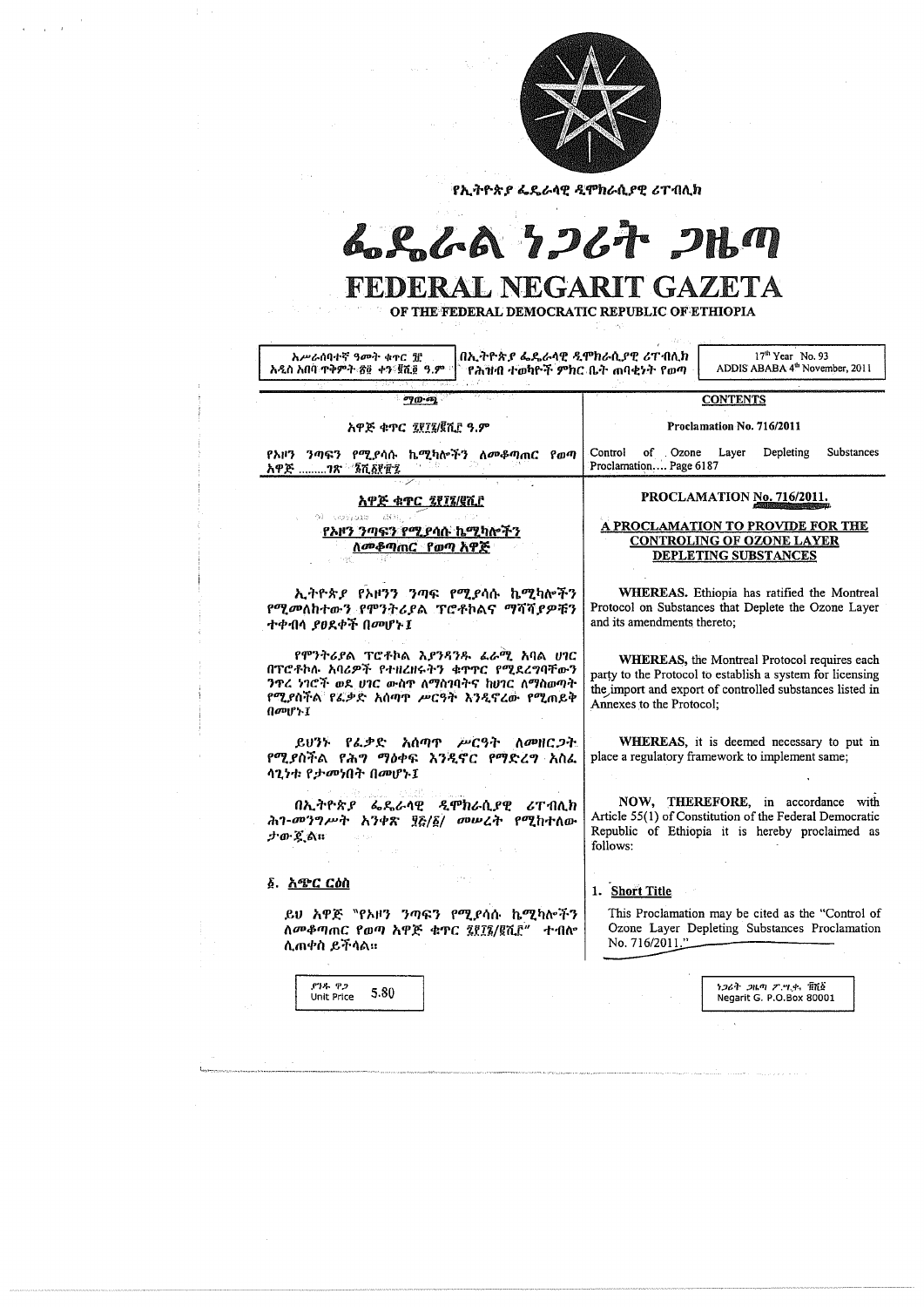$\label{eq:2} \mathcal{F} = \mathcal{F} \left( \frac{1}{\sqrt{2\pi}} \sum_{i=1}^N \frac{1}{\sqrt{2\pi}} \right)^{1/2}$ 

 $\sim$ 

 $\mathcal{L}$ 

 $\sim$ 

| ĝ. | <u>ትርጓሚ</u>             |                                                                                                                                                                                 | 2. Definitions                                                                                                                                                                                            |
|----|-------------------------|---------------------------------------------------------------------------------------------------------------------------------------------------------------------------------|-----------------------------------------------------------------------------------------------------------------------------------------------------------------------------------------------------------|
|    |                         | የቃሉ አግባብ ሌላ ትርጉም የሚያሰጠው ካልሆነ<br>በስተቀር በዚህ አዋጅ ውስዋ፡-                                                                                                                             | In this Proclamation, unless the context otherwise<br>requires:                                                                                                                                           |
|    | $\vec{\Delta}$          | <sup></sup> "ባለ <i>ሥ</i> ልማን"<br>ማለት<br>የአካባቢ<br>ዋበቃ<br>ባለሥልጣን ነው፤                                                                                                              | 1/ "Authority"<br>means<br>the<br>Environmental<br>.Protection Authority;                                                                                                                                 |
|    | $\frac{p}{2}$           | <sup>"</sup> መሣሪያ" ማለት የአዞን ንጣፍን የሚያሳሳ<br>ኬሚካል የሚጠቀም ወይም የሚ <i>ያመነ</i> ጭ<br>ቴክኖሎጂ ወይም መሣሪያ ነው፤                                                                                  | 2/ "Appliance" means technology or equipment<br>that employ or emit substances that deplete the<br>ozone layer;                                                                                           |
|    | $\bar{\Gamma}/$         | <b><sup>"</sup>ነ<i>ጋ</i>ዴ" ማለት ማንኛውም የአዞን ን</b> ጣፍን<br>የሚያሳሱ ኬሚካሎችን ወይም መሣሪያዎችን<br>በማስመጣት<br>ወይም በመሸዋ<br>ወይም<br><i>መካሪያዎችን</i> በማደስ<br>ወይም<br>በመጠገን<br>.የንግድ ሥራ ሳይ የተሰማራ ሰው ነው፤ | 3/ "Dealer" means any person engaged in the<br>importation or selling of ozone layer depleting<br>substances or appliances or the maintenance or<br>repair of appliances:                                 |
|    | $\tilde{Q}/$            | <sup></sup> `'ፌቃድ ሰጪ አካል" ማለት የንግድ<br>ፈቃድ<br>ለ <i>መ</i> ስጠት ወይም ወደ ሀገር<br>ውስጥ<br>የሚገቡ<br>ዕቃዎችን ሕ <i>ጋ</i> ዊነት ለመቆጣጠር በሕግ ሥልጣን<br>የተሰጠው ማንኛውም የፌዴራል ወይም የክልል<br>መንግሥት አካል ነው፤    | 4/ "Licensing Authority" means any federal or<br>regional government organ empowered by law<br>to issue business license or to control imports;                                                           |
|    | $\mathbf{z}/\mathbf{z}$ | "የኦዞን <i>ንጣፍ" ማ</i> ለት ስትራቶስፌር በመባል<br>በሚታወቀው ከባቢ አየር ውስዋ የሚገኝ የአዞን<br>ከምችት ነው፤                                                                                                 | 5/ "Ozone Layer" means the layer of atmospheric<br>ozone within the stratosphere;                                                                                                                         |
|    | $\frac{7}{2}$           | <sup></sup> "ክልል" ማለት<br>በኢትዮጵያ<br>ፌዴራሳዊ<br>ዴሞክራሲያዊ ሪፐብሊክ<br>መንግሥት<br>ሕገ<br>ማንኛውም<br>አንቀጽ ፵፯ /፩/ የቲጠቀሰው<br>ክልል ሲሆን የአዲስ አበባና የድሬዳዋ ከተሞች<br>አስተዳደሮችንም ይጨምራል፤                     | 6/ "Region" means any region referred to in<br>Article 47(1) of the Constitution of the Federal<br>Democratic Republic of Ethiopia and includes<br>the Addis Ababa and Dire Dawa city<br>administrations; |
|    | Ϊ/                      | "የኦዞን ንጣፍን የሚያሳሱ ኬሚካሎች" ማለት<br>ሳይደባለቁም ሆነ ተደባልቀው ዋቅም ሳይ<br>ሲውሉ የኦዞን ንጣፍን የሚያሳሱ ከዚህ አዋጅ<br><i>ጋ</i> ር ተያይዞ በሚገኘው ሥንጠረዥ የተዘረዘሩ<br>ኬሚካሎች ናቸው፤                                      | 7/ "Ozone Depleting Substances" means ozone-<br>depleting substances, whether existing alone or<br>in mixture, listed in the schedule attached<br>hereto;                                                 |
|    | 实/                      | "ሰው" ማለት የተፌዋሮ ሰው ወይም በሀግ<br>የሰውነት መብት የተሰጠው አካል ነው፤                                                                                                                            | 8/ "Person" means a natural or juridical person;                                                                                                                                                          |
|    | $\bar{g}/$              | ማንኛውም በወንድ ዖታ የተገለጸው<br>የሴት<br>ንም ይጨምራል።                                                                                                                                        | 9/ any expression in the masculine gender<br>includes the feminine.                                                                                                                                       |
|    |                         | <u>የአዞን ንጣፍን የሚያሳሱ ኬሚካሎችን ወደ ሀገር</u><br>ውስዋ ስለማስገባት                                                                                                                             | 3. Importation of Ozone Depleting Substances                                                                                                                                                              |
|    | $\tilde{\mathbf{Q}}$ /  | ማንኛውንም የአዞን ንጣፍን የሚያሳሳ ኬሚካል<br>ከዚህ አዋጅ <i>ጋ</i> ር በተ <i>ያያዘው ሥን</i> ጠረዥ<br>የተመለከተው የጊዜ ገደብ ቫለፌ በኋላ ወደ<br><i>ህገር ውስጥ ማስገ</i> ባት የተከለከለ ነው።                                       | The importation of any ozone-depleting<br>$\mathcal{U}$<br>substance is prohibited after the laps of the<br>phase-out date stated in the schedule attached to<br>this Proclamation.                       |

Т

.<br>Metallische experimente alle de la college volgen de manner den metalle de de la college volgen de la verden d

 $\label{eq:2.1} \frac{1}{\sqrt{2}}\left(\frac{1}{\sqrt{2}}\right)^{2} \left(\frac{1}{\sqrt{2}}\right)^{2} \left(\frac{1}{\sqrt{2}}\right)^{2} \left(\frac{1}{\sqrt{2}}\right)^{2} \left(\frac{1}{\sqrt{2}}\right)^{2} \left(\frac{1}{\sqrt{2}}\right)^{2} \left(\frac{1}{\sqrt{2}}\right)^{2} \left(\frac{1}{\sqrt{2}}\right)^{2} \left(\frac{1}{\sqrt{2}}\right)^{2} \left(\frac{1}{\sqrt{2}}\right)^{2} \left(\frac{1}{\sqrt{2}}\right)^{2} \left(\$ 

 $\label{eq:2.1} \mathcal{L}(\mathcal{L}(\mathcal{L}))=\mathcal{L}(\mathcal{L}(\mathcal{L}))=\mathcal{L}(\mathcal{L}(\mathcal{L}))=\mathcal{L}(\mathcal{L}(\mathcal{L}))=\mathcal{L}(\mathcal{L}(\mathcal{L}))=\mathcal{L}(\mathcal{L}(\mathcal{L}))=\mathcal{L}(\mathcal{L}(\mathcal{L}))=\mathcal{L}(\mathcal{L}(\mathcal{L}))=\mathcal{L}(\mathcal{L}(\mathcal{L}))=\mathcal{L}(\mathcal{L}(\mathcal{L}))=\mathcal{L}(\mathcal{L}(\mathcal{L}))=\mathcal{L}(\mathcal{L}(\$ 

 $\sim$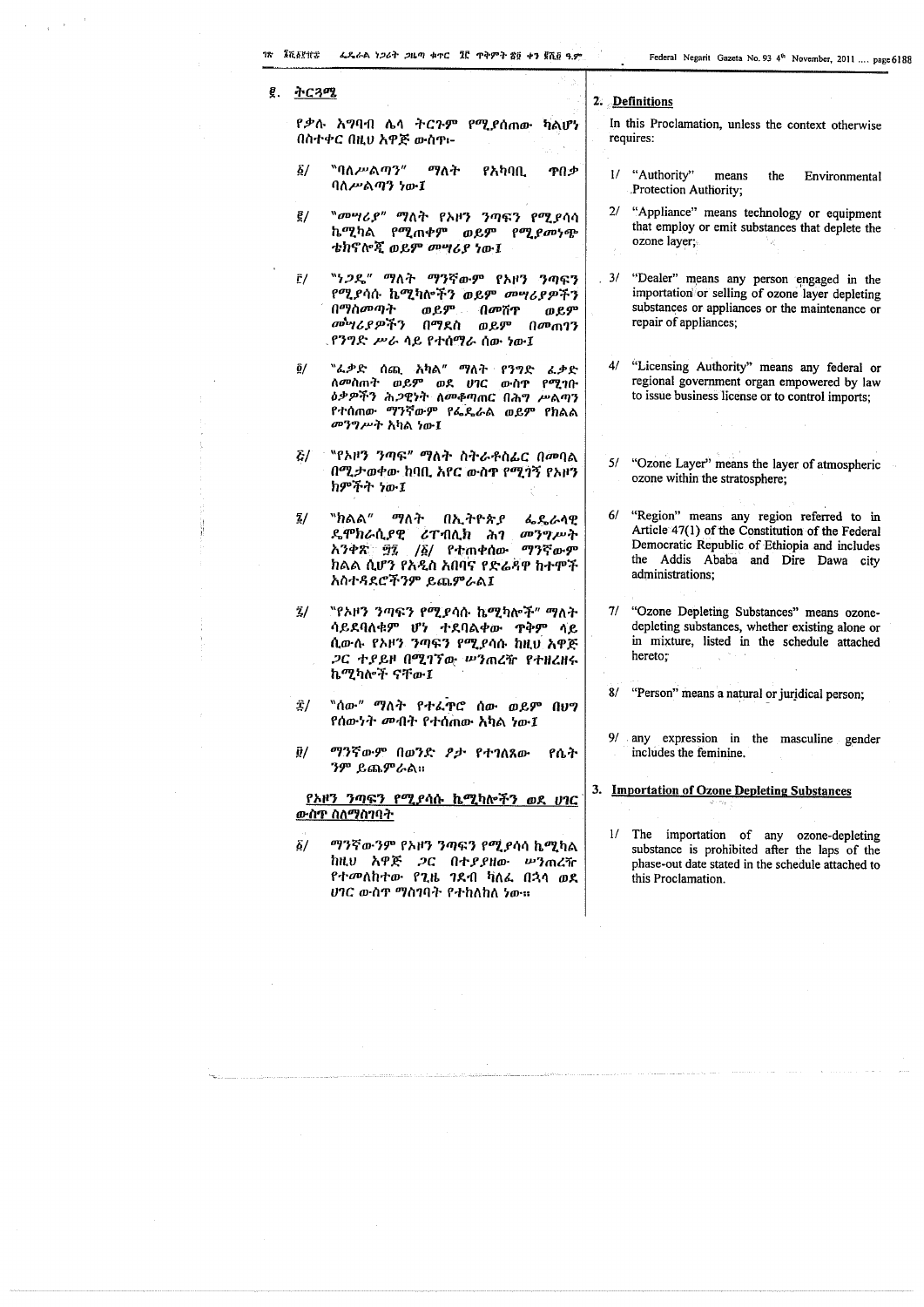$\label{eq:2.1} \begin{split} \mathcal{A}^{(1)} & = \frac{1}{\sqrt{2}} \left( \frac{1}{\sqrt{2}} \right)^{1/2} \mathcal{A}^{(1)} \end{split}$ 

 $\sim$ 

 $\alpha$ 

 $\bar{\beta}$ 

 $\sim$ 

 $\frac{1}{2}$  $\mathbf{A}$ 

 $\alpha$ 

 $\frac{1}{2}$ 

 $\frac{1}{4}$ 

 $\sim$ 

| $\mathcal{L}^{\text{max}}_{\text{max}}$ , where $\mathcal{L}^{\text{max}}_{\text{max}}$<br>g/<br>የዚህ አንቀጽ ንዑስ አንቀጽ /፩/ ድንጋጌ<br>ቢኖርም የኬሚካል <i>ግ</i> ዥው የተፈፀመው ይህ<br>አዋጅ ከመውጣቱ በፊት ስለመሆኑ ወይም<br>ኬሚካሉ የተፈለገው የአገልግሎት<br>ጊዜው<br>ለማደሻ<br><i>ያሳለፌ - መሣሪያን - ለማንቀሳቀሻ፣</i><br>ወይም ለመጠገኛ ስለመሆኑ አሳማኝ<br>ማስረጃ<br>ከቀረበ ባለሥልጣኑ ክልከሳውን<br>ሲያነሳ<br>ይቸሳል። | 2/ Notwithstanding the provision of sub-article (1)<br>of this Article, the Authority may waive the<br>prohibition where a reliable evidence is<br>submitted to prove that the transaction has been<br>initiated prior to the coming into force of this<br>Proclamation or the substance is needed to run,<br>repair or service an appliance that has not yet<br>outlived its useful life. |
|-------------------------------------------------------------------------------------------------------------------------------------------------------------------------------------------------------------------------------------------------------------------------------------------------------------------------------------------|--------------------------------------------------------------------------------------------------------------------------------------------------------------------------------------------------------------------------------------------------------------------------------------------------------------------------------------------------------------------------------------------|
| በዚህ አንቀጽ ንዑስ አንቀጽ /፪/ መሥረት<br>$\tilde{\Gamma}/$<br>ክልከሳው እንዲነሳለት የሚሬል <b>ግ</b><br>ነጋዴ<br>ተገቢውን ፎርም በመሙሳት ለባለሥልጣኑ<br><i>ማመ</i> ልክት አለበት።                                                                                                                                                                                                   | A dealer requiring a waiver pursuant to sub-<br>3/<br>article (2) of this Article shall apply, in the<br>prescribed form, to the Authority.                                                                                                                                                                                                                                                |
| ባለሥልጣኑ በዚህ አንቀጽ ንዑስ አንቀጽ /፫/<br>ĝ/<br>መሠረት የቀረበለትን ዋደቄ ደልተቀበለበትን<br>ሆነ የተቀበለበትን ምክንያት ለአመልካቹ<br>በጽሑፍ ያሳውቃል።                                                                                                                                                                                                                               | The Authority shall inform the applicant, in<br>4/<br>writing, of the reasons for the rejection or<br>acceptance of the application submitted to it<br>pursuant to sub-article (3) of this Article.                                                                                                                                                                                        |
| መሣሪያዎችን ወደ ሀገር ውስጥ ስለማስገባት<br>ĝ.                                                                                                                                                                                                                                                                                                          | 4. Importation of Appliances                                                                                                                                                                                                                                                                                                                                                               |
| የአዞን ንጣፍን የሚያሳሳ ኬሚካል የሚጠቀም<br>$\sum$<br>ወይም የሚያመነጭ መሣሪያ ወይም ቴክኖ<br>ሎጂ <i>ወደ ሀገር ውስ</i> ጥ <i>ግ</i> ስገባ <u>ት የተከለከለ</u><br>ንው።                                                                                                                                                                                                              | The importation of appliance or technology that<br>1/<br>employs or emits ozone depleting substances is<br>prohibited.                                                                                                                                                                                                                                                                     |
| William<br>g/<br>የዚህ አንቀጽ ንዑስ አንቀጽ /፩/<br><b>ድንጋጌ</b><br>ቢኖርም ግዥው የተፈፀመው<br>ይሀ አዋጅ<br>ከመውጣቱ በፊት ስለመሆኑ ወይም አማራጭ<br><i>መግሪያ ወይም ቴክ</i> ኖሎጂ የሌለ ስለመሆኑ<br>አሳማኝ ማስረጃ<br>ከቀረበ<br>ባለሥልጣኑ<br>ክልከሳውን ሊያነሳ ይችሳል።                                                                                                                                    | 2/ Notwithstanding the provision of sub-article (1)<br>of this Article, the Authority may waive the<br>prohibition where a reliable evidence is<br>submitted to prove that the transaction has been<br>initiated prior to the coming into force of this<br>Proclamation or no alternative appliance or<br>technology is available.                                                         |
| በዚህ አንቀጽ ንዑስ አንቀጽ /፪/ መሠረት<br><u>r/</u><br>ክልከሳው <b>እንዲ</b> ነሳለት የሚፈልግ<br>ነ ጋዴ<br>ተገቢውን ፎርም በመሙላት ለባለሥልጣኑ<br><i>ማመ</i> ልክት አለበት።                                                                                                                                                                                                          | $3/$ A dealer requiring a waiver pursuant to sub-<br>article (2) of this Article shall apply, in the<br>prescribed form, to the Authority.                                                                                                                                                                                                                                                 |
| ባለሥልጣኑ በዚህ አንቀጽ ንዑስ አንቀጽ /፫/<br>$\tilde{g}/\Gamma$<br>መሥረት የቀረበለትን ዋያቄ ያልተቀበለበትን<br>ሆነ የተቀበለበትን ምክንያት ለአመልካቹ<br>በጽሑፍ ደባውቃል።<br>大家的 网络复数 网络人名拜尔                                                                                                                                                                                            | 4/ The Authority shall inform the applicant, in<br>writing, of the reasons for the rejection or<br>acceptance of the application submitted to it<br>pursuant to sub-article (3) of this Article.                                                                                                                                                                                           |
|                                                                                                                                                                                                                                                                                                                                           | 5. Repairing and Servicing of Appliances                                                                                                                                                                                                                                                                                                                                                   |
| - 1653 : 2010. L<br><i>መሣሪያዎች ሲ</i> ጠንና ሲታደሱ የአዞንን ንጣፍ<br>የሚያሳሱ ኬሚካሎች በማ <i>ያመነ</i> ጩበት መንገድ መሆን<br>ይኖርበታል።                                                                                                                                                                                                                               | Repairing and servicing of appliances shall be<br>undertaken in a manner that arrests the emission of<br>ozone depleting substances.                                                                                                                                                                                                                                                       |
|                                                                                                                                                                                                                                                                                                                                           |                                                                                                                                                                                                                                                                                                                                                                                            |

 $\mathcal{A}^{\mathcal{A}}$  $\sim$ 

 $\bar{z}$ 

 $\hat{\mathcal{A}}_i$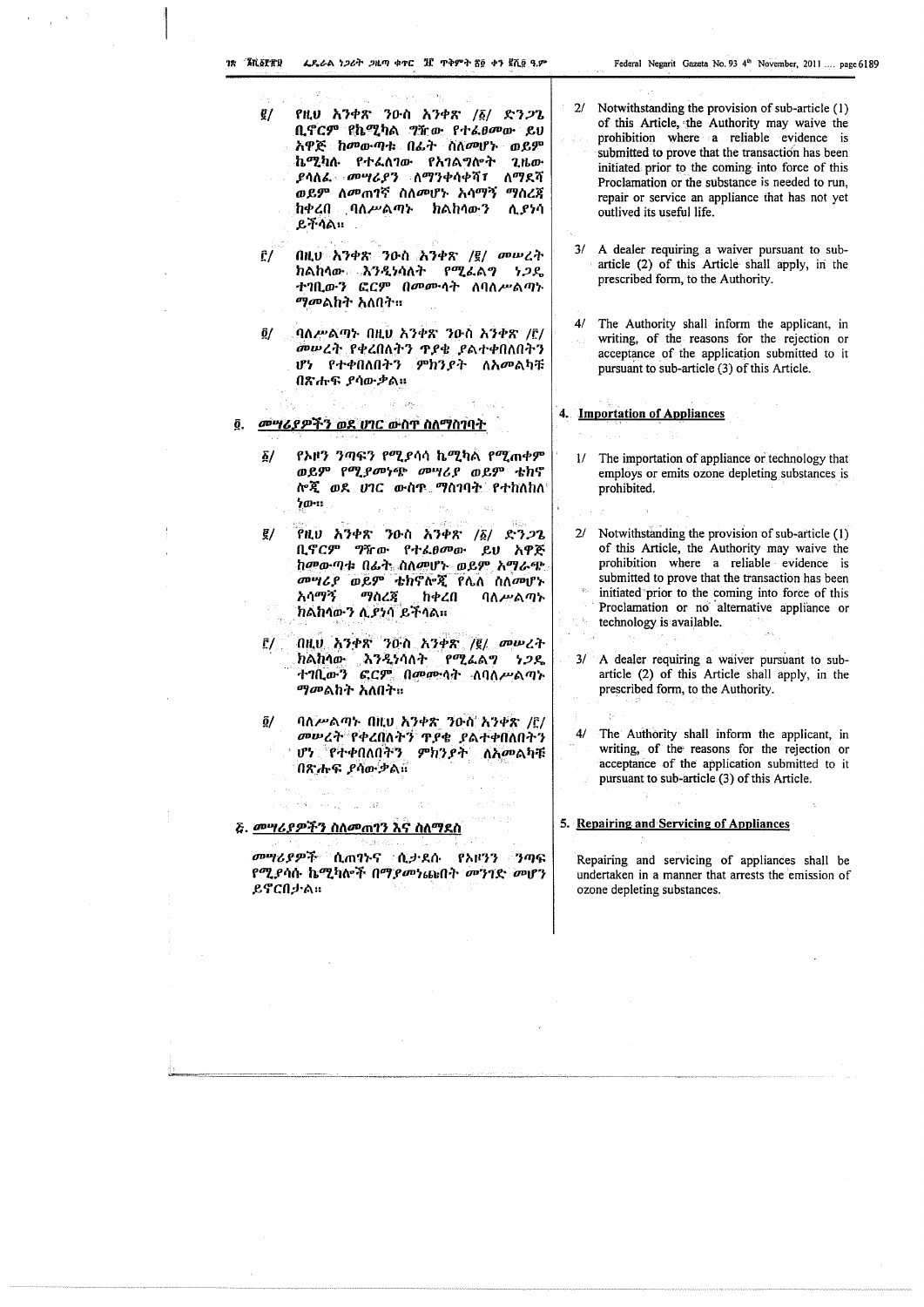## <u> ፮. ድርጅቶችን ስለማቋቋም ፣ ማካሂድና ማስፋፋት</u>

- ፩/ ማንኛውም ሰው ከባለሥልጣኑ የተሰጠ *ፌ*ቃድ ሳይኖረው የአዞንን ንጣፍ የሚያሳሱ ኬሚካ ሎችን አጠቃቀም ሲያሳድግ የሚችል አሥራር የሚኖረው ድርጅት ማቋቋም፣ ማካሂድ ወይም ማስፋፋት አይችልም።
- ፪/ የኦዞን ንጣፍን የሚያሳሱ ኬሚካሎችን አጠቃቀም ሲያሳድግ የሚችል አሥራር የሚኖረው ድርጅትን ለማቋቋም፣ ለማካሄድ ወይም ለማስፋፋት የሚፌልግ ማንኛውም ሰው በተገቢው ፎርም ለባለሥልማኑ ማመልከት አለበት። ።
- ፫/ ባለሥልጣኑ የፌቃድ መጠየቂያ ማመልከቻውን እንደተቀበለ ማመልከቻውን መርምሮ ፌቃዱን በመከልከል ወይም ቅድመ ሁኔታ ላይ የተመሰረተ ወይም ያልተመሰረተ ፌቃድ በመስጠት መወሰን አለበት።
- ፬/ ባለሥልጣኑ በዚህ አንቀጽ ንዑስ አንቀጽ /፫/ መሥረት የቀረበለትን ጥያቄ ያልተቀበለው እን ደሆነ ያልተቀበለበትን ምክንያት ለአመልካቹ በጽሑፍ ያሳውቃል።

## ፯. ስለፌቃድ ዕድሳት

በዚሀ አዋጅ መሥረት የተሰጠ ፌቃድ ካልታደሰ በቀር የሚያገለግለው ለአንድ ዓመት ብቻ ይሆናል።

information of the

## ፰. ፌቃድን ስለማገድና መሰረዝ

- ፩/ ማንኛውም ሰው በተሰጠው ፌቃድ የተቀመጡ *ገ*ደቦችንና ሁኔታ*ዎ*ችን ለመተላለፉ አሳማኝ ምክንያት ሲገኝ ወይም ለሕብረተሰቡ ጥቅም አስፌሳጊ ሆኖ ሲገኝ ባለሥልጣኑ በዚሀ አዋጅ መሥረት የተሰጠን ፌቃድ ሲያግድ ወይም ሲሰርዝ ይችሳል።
- ፪/ በዚህ አንቀጽ ንዑስ አንቀጽ /፩/ መሠረት ፌቃዱ የታገደበት ወይም የተሰረዘበት ማንኛውም ሰው ስለፌቃዱ መታገድ ወይም መሰረዝ ማስታወቂያ በደረሰው በ፲፭ የሥራ ቀናት ውስዋ ቅሬታውን በጽ ሑፍ ለባለሥልጣኑ ማቅረብ ይችላል። ባለሥል ጣኑም የቀረበለትን ቅሬታ መርምሮ በእንድ ወር ጊዜ ውስዋ የመጨረሻ ውሳኔ መስጠት አለበት።
- ፫/ ባለሥልጣኑ ቅሬታውን መርምሮ የመጨረሻ ውሳኔ እስከሚሰዋ ድረስ በዚህ እንቀጽ ንዑስ አንቀጽ /፩/ መሠረት የተሰጠ የፌቃድ ዕገዳ ወይም የፌቃድ *መሠረዝ እይነሳም*።

## 6. Establishing, Running or Expanding Enterprises

- 1/ Without having authorization from the - Authority, no person may establish, run or expand an enterprise with operations likely to increase the consumption of ozone depleting substances.
- 2/ Any person desirous of establishing, operating or expanding an enterprise with operations likely to increase the consumption of ozone depleting substances shall apply, in the **prescribed form, to the Authority.** Service of
- 3/ The Authority, upon receipt of such application, shall review the application and give a decision either refusing or granting authorization with or without conditions.
- Where the Authority rejects the application submitted to it pursuant to sub-article (3) of this Article, it shall inform the applicant, in writing, of the reasons for the rejection of the application.  $\mathcal{L}_\mathbf{a}$  .  $\chi \sim 0.3$

## 医新生物 网络无尾 网络人民的复数 医精神病 7. Renewal of Authorization

ホーマー

**Production** 

Authorization issued pursuant to this Proclamation shall, unless renewed, be valid only for one year.

in f

## 8. Suspension and Cancelation of Authorization ਿ ਉਪਰ

- 1/ Where there is sufficient reason to believe that any person has committed a breach of the terms and conditions of authorization, or that public interest requires to do so, the Authority may suspend or cancel any authorization granted pursuant to this Proclamation.
- 2/ Any person, whose authorization has been suspended or cancelled in accordance with subarticle (1) of this Article, may submit written complaint to the Authority with in 15 working days from the date of receiving such notification; and the Authority shall give a final decision within one month from the date of receipt of such a complaint.
- 3/ Until a final decision is issued by the Authority, there shall be no stay of execution of the cancellation or suspension made pursuant to sub-article (1) of this Article.

 $\sim 10^6$  $\mathcal{L}(\mathcal{A})$  and  $\mathcal{L}(\mathcal{A})$  are  $\mathcal{L}(\mathcal{A})$  .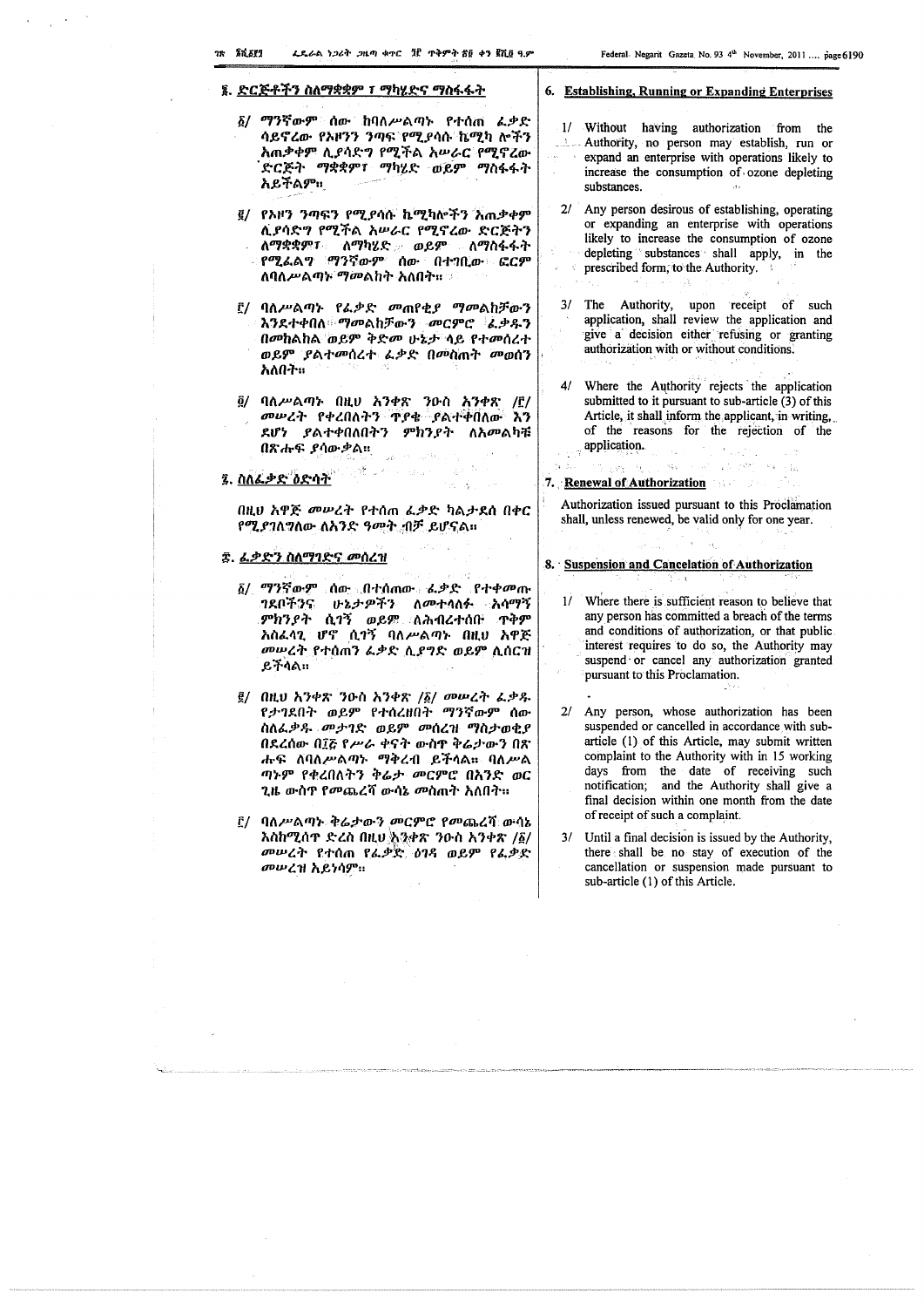## <u>፱. የነጋዴዎች ግዴታ</u>

- ፩/ ማንኛውም *ነጋ*ዴ ወደ ሀገር ውስዋ ያስገባቸውን፣ የሽጣቸውን፣ የጠገናቸውን፣ ያደሳቸው ን ወይም ያመረታቸውን መጠን፣ ዓይነት እንዲሁም የተሰሩበትን ሆገር የሚመዘግብበት መዝገብ መያዝ እና በየጊዜው ለባለሥልጣኑ ሪፖርት የማድረግ ግዴታ አለበት።
- ፪/ ማንኛውም ነጋዴ አግባብነት ያለውን የምርቱን አጠቃቀም መመሪያ በመጠቀም በሚሽጣቸው *የኦዞን ንጣፍን የሚያሳ*ሱ ኬሚካሎች ወይም መሣሪያዎች<sup>።</sup> ሳይ ተገቢውን መለያ በማድረግ ማስተዋወቅ አለበት።
- ፫/ ማንኛውም ነጋዴ በፌቃዱ የተመለከቱ አስገዳጅ ሁኔታዎችን የማክበርና የመተግበር ግዴታ አለበት።

## ፲. <u>የፌቃድ ሰጪ አካል ግዴታ</u>

 $\mathbf{A}$   $\mathbf{A}$ 

ፌቃድ ሰጪ አካላት በባለሥልጣኑ የተሰጠ ፌቃድ *የመከልከል፣ የመስ*ጠት፣ የማገድ ወይም የመሰረዝ ውሳኔን በመከተል በተመሳሳይ የንግድ ፈቃድ የመከልከል፣ የመስጠት፣ የማገድ ወይም የመሰረዝ ኃላፊነታቸውን መወጣት አለባቸው።

## ፲፩. የባለሥልጣት ሥልጣንና ተግባር

በሞንትሪያል ፕሮቶኮል ላይ የተደረጉ ማሻሻያዎች ማጽደቂያ አዋጅ ቂዋር ፮፻፶፮/፪ሺ፩ አንቀጽ ፫ ድንጋጌ ቢኖርም ባለሥልጣኑ የሚከተሉት ሥልጣንና ተግባ ራት ይኖሩታል፦

- ፩/ ኬሚካሎችና መሣሪያዎች ጊዜያቸውን ጠብቀው ቀስ ባቀሱ ከገበ*ያ የሚ*ወጡበትን የጊዜ ሰሌዳ የማቀድና ዝርዝራቸውንም የማተም፤
- ፪/ ፌቃድ የመስጠት፣ የማደስ፣ የማገድ ወይም የመሰረዝ እንዲሁም የጥገና አገልግሎት ሰጪዎችን፣ የአምራ ቾችን፣ የአቅራቢዎችን፣ የአስመጪዎችንና ላኪዎችን ስምና አድራሻ *መዝግቦ የመያዝ*ው መውጣ የ
- <u>i</u>/ በዘርፉ መደበኛ ባልሆነ መልኩ ከዋገናና ከዕድሳት *ጋ*ር በተደደዜ ለተሰማሩ ክፍሎች ሕጉን ለመከተል የሚያስችላቸውን መንገድ የመቀየስ፣ የማስተዋወ ጜ**ቅና የመተግበር፤**መልክ የተመሰጡ ነው የተ o rekulas stringe manus estas su quan

፬/ የኦዞን ንጣፍን የማያሳሱ አማራጭ ኬሚካሎች፣ ልምዶችና ቴክኒኮች እንዲስፋፉ በሀዝብ ዘንድ <sub>ം</sub> የ2ንዛቤ ማስጨበጫና የሥልሐና ፐሮግራሞች \_\_\_ ለ*መ*ስጠት እንዲሁ*ም የቴክኒክና ገን*ዘብ ድ*ጋ*ፍ ፡፡፡ ለማድረ*ግ የሚያስችል* ሀብት የማፌሳለግ፤

### 9. Duty of Dealers

- 1/ All dealers shall maintain a register to record the quantity, the type and the country of origin of ozone depleting substances and appliances imported, sold, repaired, serviced or manufactured, as the case may be, and provide the Authority with such information periodically.
- Any dealer shall, in accordance with the  $2/$ relevant guidelines of the product, label and publicize ozone depleting substances or appliances he is trading in.
- 3/ Any dealer shall comply with the terms and conditions of authorization.

## 10. Duty of Licensing Authority

Licensing authorities shall refuse, grant, renew, suspend or cancel trade licenses in tandem with the decision of the Authority to refuse, grant, renew, suspend or cancel authorization.

#### Powers and Duties of the Authority 11.

**CALL LESS** 

经验

 $\frac{1}{2} \frac{1}{2} \lambda^{-\frac{1}{2}}$ 

 $\frac{1}{2} \sum_{\alpha \in \mathcal{A}} \frac{1}{\alpha} \mathcal{A}_{\alpha}$ 

국민화

Notwithstanding the provisions of Article 3 of Montreal Protocol Amendments Ratification Proclamation No.656/2009, the Authority shall have the powers and duties to:

1/ formulate a periodic phasing out schedule and publish list of appliances and substances;

in Burns e

 $r$  renew,  $2l$ suspend cancel grant,  $or$ authorizations and maintain a register, which shall contain the names and addresses of  $x^{14}$  (1) repairers, manufacturers, suppliers, importers  $\mathcal{Q}^{\frac{m}{2}-\frac{m}{2}}$  ,  $\mathbb{R}^2$ and exporters; 一度型の

 $3/$ design, promote and implement a mechanism that would enhance the compliance of the informal sector in connection with repairing and servicing of appliances;

 $4/$ solicit resources in order to undertake public awareness and training programs as well as provide technical and financial support that would foster the use of alternative substances, practices and techniques;

 $\frac{1}{2}$  ,  $\frac{1}{2}$  ,  $\frac{1}{2}$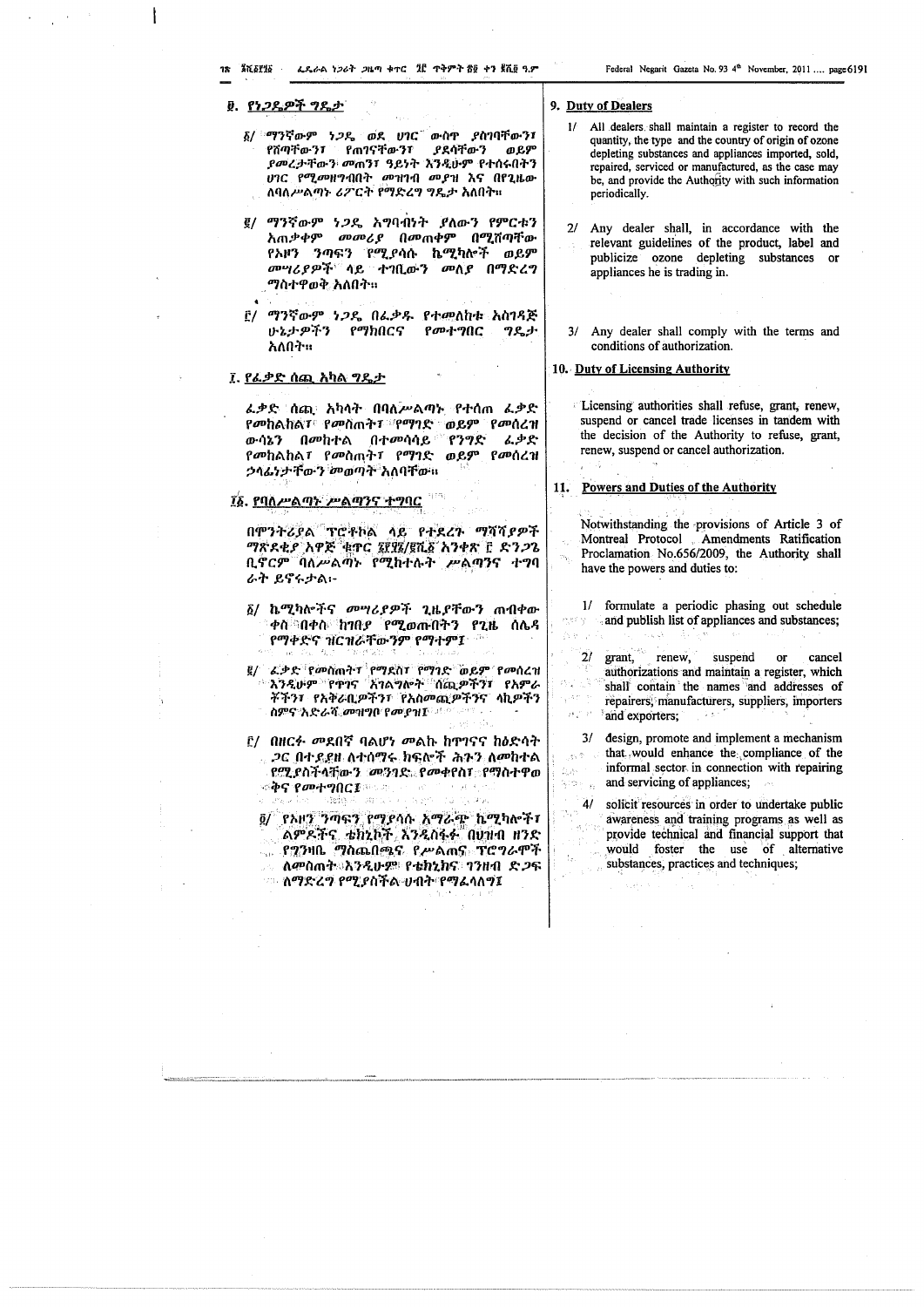- <u>ሯ/ ይህን አዋጅ የሚፃረር ተግባር ተፌጽሟል ወይም</u> እየተፈፀመ ነው ብሎ ሲ*ያምን* ወደማንኛውም ቅዋር ግቢ በመግባት ማንኛውንም መሣሪያ ወይም ንዋረ ነገር የመመርመር እንዲሁም ስምርመራ የንዋረ ነገር ናሙና የመውሰድ፤
- 3/ አስፈላጊ ሆኖ ሲገኝ ለሌሎች የፌዴራል ወይም የክልል መንግሥት አካላት የሥልጣን ውክልና የመስጠት፤
- *፯/* ስለዚህ አዋጅ አሬጻጸም አማባብነት ሳሳቸው አካላት ሪፖርት የማቅረብ፤
- ፰/ ይህን አዋጅ ለማስፌፀም አስፌላጊ የሆኑ ሌሎች ተግባራትን የማከናወን።
- Il. ቅጣት
	- የወንጀለኛ መቅጫ ህግ ድን*ጋ*ጌዎች እንደተ  $\delta/$ **ጠበቁ ሆኖ ይህን አዋጅ ወይም ሌሳ አግባብ** ያለውን ህግ የሚተላለፍ ማንኛውም ሰው ዋፋት ፌጽሟልና ቅጣት ይጣልበታል።

g/ ማንኛውንም የአዞን ንጣፍን የሚደሳሳ ኬሚካል ወደ ሀገር ውስጥ ከመግባቱ በፊት በባለሥልጣኑ ወይም ከሚመለከተው የክልል የአካባቢ ተበቃ መሥሪያ ቤት ይሁንታ ሳያገኝ ተግባራዊ ያደረገ እንደሆነ ዋፋት ፌፅሟልና ከ፲ሺ ብር /ከአስር ሺ ግር/ በማ*ያን*ስ የ1ንዘብ መቀጮ ወይም እስከ ሁለት *ዓመት* በሚደርስ አሥራት ወይም በሁለቱም ይቀጣል።

- ፫/ ማንኛውንም የአዞን ንጣፍን የሚያሳሳ ኬሚካል የሚጠቀሙ መሣሪያዎች ሲጠንኑና ሲታደሱ ኬሚካሎች በማያመነጩበት መንገድ መሆን ይኖርበታል። ይህን ግዴታ ያልተወጣ ዋፋት ፌፅሟልና ከ፲ሺ ብር /ከአስር ሺ ብር/ በማያንስ የገንዘብ መቀጮ ወይም እስከ አንድ *ዓመት* በሚደርስ እሥራት ወይም በሁለቱም ይቀጣል።
- ፡ ማንኛውም 'የአዞን' ንጣፍን' በሚያሳሳ የኬሚካል  $\ddot{\mathbf{0}}$ `መሣሪያዎች ንግድ`ሥራ ላይ የተሰማራ *ነጋ*ዴ ወደ ሀገር ውስጥ ያስገባቸውን፣ የሽጣቸውን፣ የጠገናቸ ውን፣ ያደሳቸውን ወይም ያመረታቸውን መሳሪያዎች መጠን፣ አይነት እንዲሁም የተሰሩበትን ሀገር የሚመዝገብበት መዝገብ መያዝ እና በየጊዜው ለባሲሥልጣኑ ሪፖርት የማድረግ ግዴታ አለበት። ይሆን ግዴታ ካልተወጣ ዋፋት ፌፅሟልና ከ፲ሺ ብር /ከአስር ሺ ብር/ በማያንስና ከ፳ሺ ብር /ከሃያ ሺ ብር/ በማይበልዋ የገንዘብ መቀጮ ይቀጣል።
- 5/ enter any premise and inspect any appliance or substance where there is a reasonable ground to believe that an offence under this Proclamation have been or being committed and take samples of any substance for test;
- where necessary, delegate its powers and  $61<sup>2</sup>$ duties to other federal or regional government bodies;
- report on the implementation of this  $7/$ Proclamation to appropriate bodies;
- carry out such other activities as are  $8/$ necessary for the implementation of this Proclamation.
- 12. Penalty
	- 1/ Without prejudice to the provisions of the Criminal Code, any person who violates the provision of this Proclamation or of any other relevant law commits an offence and shall be liable accordingly.
	- Without obtaining authorization from the or the relevant regional Authority environmental agency importing of any ozone-depleting substance to the country, shall be punishable with fine not less than Birr 10,000 (ten thousand Birr) or imprisonment not exceeding two years, or with both.
	- 3/ When repairing and servicing appliances containing ozone depleting substances it shall be undertaken in a manner that arrests the emission. Violation of this obligation is an offence punishable with fine not less than Birr 10,000 (ten thousand Birr) or imprisonment not exceeding one year, or with both.
	- 4/ Any dealer engaged in ozone depleting substances or appliances business shall have the obligation to keep records of the quantity, the type and the country of origin of ozone depleting substances and appliances imported, sold, repaired, serviced or manufactured, and shall have the obligation to report same to the Authority from time to time. Violation of this obligation shall be punishable with a fine not less than Birr 10,000 (ten thousand Birr) and not exceeding birr 20,000 (twenty thousand Birr).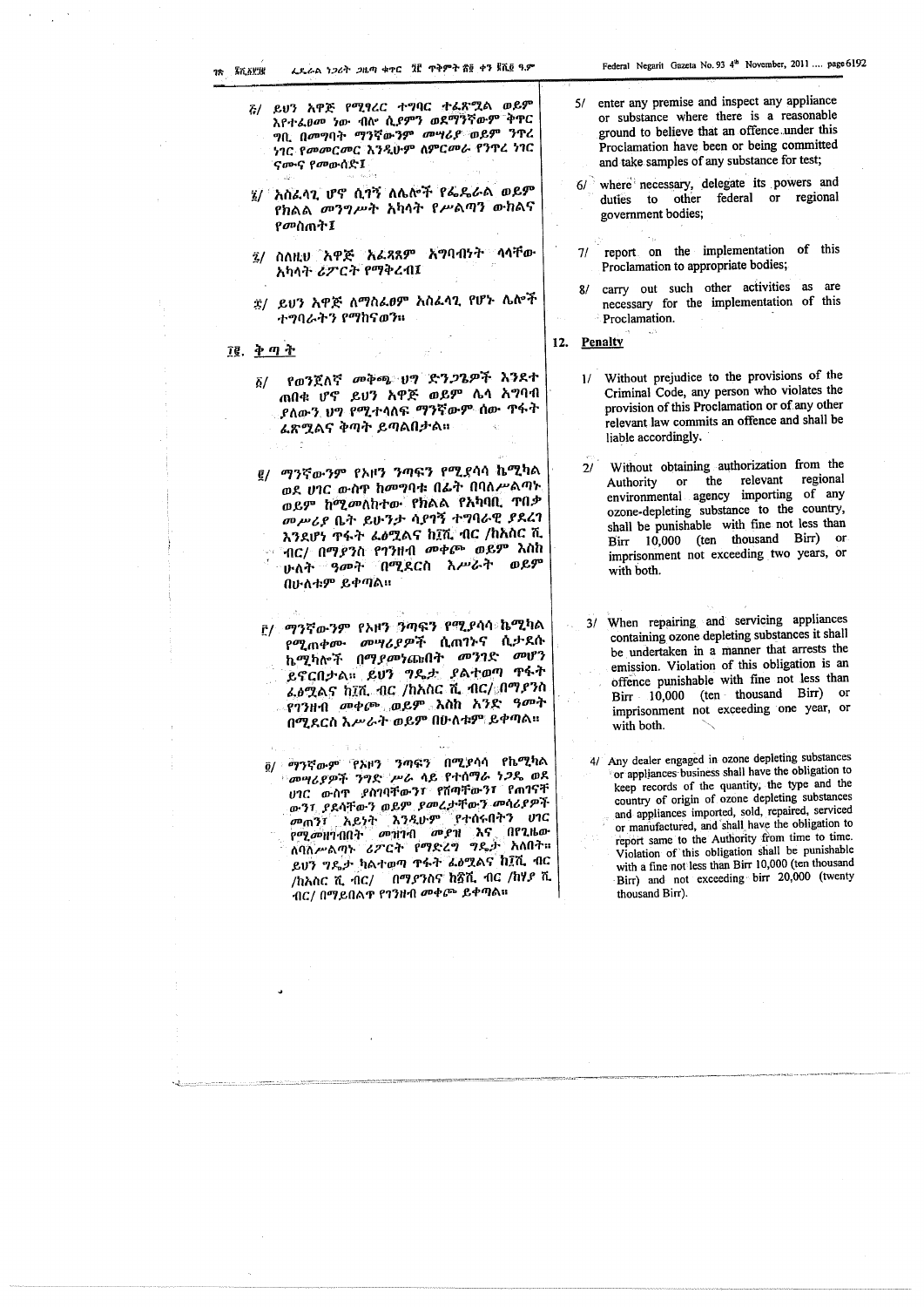- ሯ/ ይህን አዋጅ ወይም በአዋጁ መሠረት የሚወጣውን ማንኛውንም ደንብ ወይም መመሪያ በመጣስ ጥሩት ኛንቱ የተረ*ጋ*ገጠ ሰው ከሚወሰንበት ከማንኛውም ቅጣት በተጨማሪ የደረሰውን ንዳት በሙሉ በራሱ ወጪ እንዲያስተካከል ወይም እንዲተካ ፍርድ ቤቱ ማዘዝ ይችላል።
- If. ደንብና መመሪያ የማውጣት ሥልጣን
	- ፩/ የሚኒስትሮች ምክር ቤት ይህን አዋጅ ለማስ ፌፀም የሚያስፌልጉ ደንቦችን ሊያወጣ ይችላል።
	- ፪/ ባለሥልጣት ይሀን አዋጅና በዚህ ኢንቀጽ ንዑስ አንቀጽ /፩/ መሥረት የወጡ ደንቦችን ለማስ ፌፀም የሚያስፌልጉ መመሪያዎችን ሲያወጣ ይችላል።
- <u>ተፈፃሚነት ስለማይኖራቸው ሕሳች</u> IQ.

ከዚህ አዋጅ ጋር የሚቃረን ማንኛውም ሕግ በዚህ *አዋጅ በተመ*ለከቱ ጉዳዮች ላይ ተፈፃሚነት አይኖረውም።

፲ሯ. <u>አዋጁ የሚወናበት</u> ጊዜ

ይሀ አዋጅ በፌዴራል *ነጋ*ሪት  $2h$ ታትም ከወጣበት ቀን ጀምሮ የፀና ይሆናል።

<u>አዲስ አበባ ጥቅምት ያ፬ ቀን ፪ሺ፬ ዓ.ም</u> ξŨ

ግርማ ወልደጊዮርጊስ

የኢትዮጵ*ያ ፌ*ዴራሳዊ *ዲ*ሞክራሲያዊ ሪፐብሊክ ፕሬዚዳንት 은  $5/$ The court before which a person is prosecuted for an offence under this Proclamation or regulations or directives pursuant to this Proclamation may, in addition to any penalty it may impose, order the convicted person to restore or in any other way compensate for the damage inflicted.

## 13. Power to Issue Regulation and Directive

- 1/ The Council of Ministers may issue regulations necessary for the proper implementation of this Proclamation.
- The Authority may issue directives necessary  $2/$ for the implementation of this Proclamation and regulations issued pursuant to sub-article (1) of this Proclamation.

#### 14. Inapplicable laws

No law shall, in so far as it is inconsistent with this Proclamation, be applicable with respect to matters provided for herein.  $x \cdot \lambda_2 \geq \lambda$ 

## 15. Effective Date

 $\pm\frac{1}{2}$ 

This Proclamation shall enter into force on the date of its publication in the Federal Negarit Gazeta

Done at Addis Ababa, this 4th day of November, 2011

## **GIRMA WOLDEGIORGIS**

## **PRESIDENT OF THE FEDERAL** DEMOCRATIC REPUBLIC OF ETHIOPIA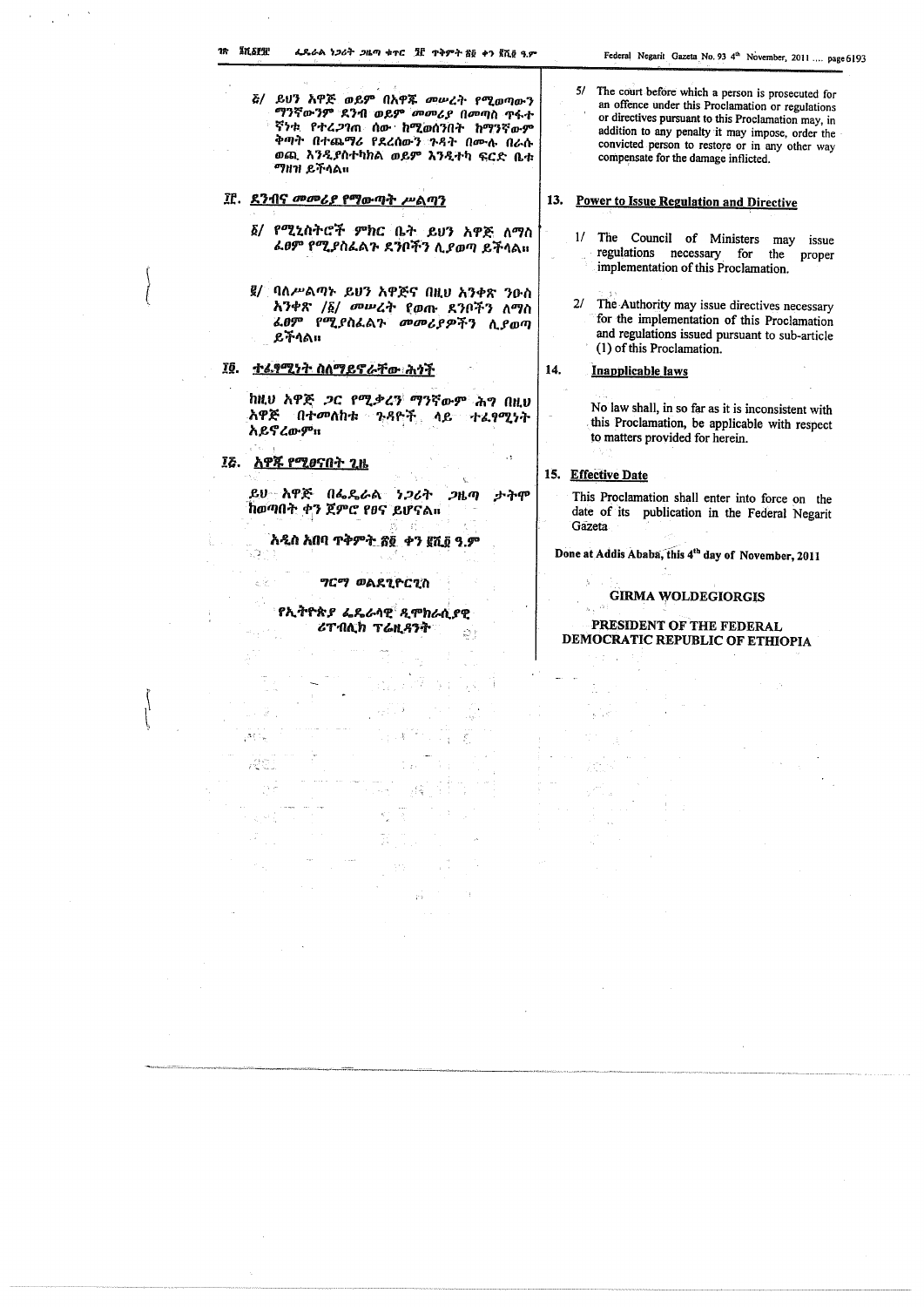$\epsilon$ 

 $\sim$ 

 $\epsilon$ 

 $\label{eq:2} \mathbf{z} = \frac{1}{\sqrt{2\pi}}\left(\mathbf{z}^{\top}\right)^{-1/2}.$ 

 $\frac{1}{2}$  and  $\frac{1}{2}$   $\frac{1}{2}$   $\frac{1}{2}$   $\frac{1}{2}$   $\frac{1}{2}$   $\frac{1}{2}$   $\frac{1}{2}$   $\frac{1}{2}$   $\frac{1}{2}$   $\frac{1}{2}$   $\frac{1}{2}$   $\frac{1}{2}$   $\frac{1}{2}$   $\frac{1}{2}$   $\frac{1}{2}$   $\frac{1}{2}$   $\frac{1}{2}$   $\frac{1}{2}$   $\frac{1}{2}$   $\frac{1}{2}$   $\frac{1}{2$ 

| በንጠሬዠ<br>$\sim$ $\eta_{\rm e}$ $\kappa$<br>πŪ, |                                                                                                                   |                                                          |  |
|------------------------------------------------|-------------------------------------------------------------------------------------------------------------------|----------------------------------------------------------|--|
| ተ.ቁ                                            | ቁጥጥር የሚደረግባቸው "<br>ኬሚ ካሎች ዝርዝር<br>ምልክት                                                                            | የጊዜ ገደብ /እንደ<br>/አውሮፓውያን<br>አቆጣጠር/                       |  |
| ğ                                              | $\frac{1}{2}$ $\frac{1}{2}$ $\frac{1}{2}$ $\frac{1}{2}$ $\frac{1}{2}$ $\frac{1}{2}$<br>نې .<br>CHFBr <sub>2</sub> | 19772                                                    |  |
| ĝ                                              | CHF <sub>2</sub> Br                                                                                               | <u> 1971 -</u>                                           |  |
| Ĉ                                              | $CH2$ FBr                                                                                                         | 10011                                                    |  |
| ĝ                                              | $\mathcal{C}(\mathbb{R}^d)$<br>$\rm{C_2\,HFBr_4}$                                                                 | 70872                                                    |  |
| Ğ                                              | $C_2 H F_2 Br_3$                                                                                                  | 10878                                                    |  |
| Ã                                              | $C_2 H F_3 Br_2$                                                                                                  | 10772                                                    |  |
| Ĩ,                                             | $C_2$ HF <sub>4</sub> Br                                                                                          | 10718                                                    |  |
| Ţ                                              | $C_2$ H <sub>2</sub> F <sub>2</sub> Br <sub>2</sub>                                                               | IQTIT                                                    |  |
| ŷ                                              | $C_2 H_2 F_3 Br$                                                                                                  | 19772                                                    |  |
| Ĩ                                              | $C_2$ H <sub>3</sub> FB $r_2$                                                                                     | 10778                                                    |  |
| Ίδ                                             | $C_2 H_3 F_2 Br$<br>医氧化物 医骨<br>f., .                                                                              | уÝ.<br>10772                                             |  |
| Ţĝ                                             | $C_2$ $H_4$ FBr                                                                                                   | 10712                                                    |  |
| ΪÊ                                             | $C_3 HFBr_6$                                                                                                      | 10752                                                    |  |
| īō                                             | п, .<br>$C_3 HF_2 Br_5$                                                                                           | 19711<br>13g                                             |  |
| ĪĒ                                             | $C_3 HF_3 Br_4$                                                                                                   | 70872                                                    |  |
| ĨÃ                                             | $C_3 HF_4 Br_3$                                                                                                   | <b>Second Second Second Terms</b><br>$\omega_{\rm{eff}}$ |  |
| ĨŹ                                             | $C_3 HF_5 Br_2$                                                                                                   | 10772<br>13.15                                           |  |
| ŢŢ                                             | $C_3 HF_6 Br$                                                                                                     | <b>IDPIE</b>                                             |  |
| ĨŨ                                             | $C_3$ $H_2$ $EBr_5$<br>t. ask                                                                                     | <b>IBPIZ</b><br>i, simp                                  |  |
| ፳                                              | $C_3 H_2 F_2 Br_4$                                                                                                | 19878                                                    |  |
| Âδ                                             | $C_3 H_2 F_3 Br_3$                                                                                                | 19872                                                    |  |
| ፳፪                                             | $C_3 H_2 F_4 Br_2$                                                                                                | 10012                                                    |  |
| ŦГ                                             | $C_3 H_2 F_5 Br$                                                                                                  | <u> 1977S</u>                                            |  |
| Ŝΰ                                             | $C_3 H_3$ FBr <sub>4</sub>                                                                                        | 10118                                                    |  |
| ŜĹ                                             | $C_3 H_3 F_2 Br_3$                                                                                                | 19878                                                    |  |
| ፳፮                                             | $C_3 H_3 F_3 Br_2$                                                                                                | <b><i>זַפְּקַּדַּ</i></b>                                |  |
| Ã7.                                            | $C_3 H_3 F_4 Br$                                                                                                  | 10011                                                    |  |
| ጽ፰                                             | $C_3 H_4$ FBr <sub>3</sub>                                                                                        | 19878                                                    |  |
| ŜŨ                                             | $C_3 H_4 F_2 Br_2$                                                                                                | 19872                                                    |  |

| SCHEDULE                  |                                                                   |                          |
|---------------------------|-------------------------------------------------------------------|--------------------------|
| No                        | List of Controlled<br><b>Substances</b>                           | Phase-out<br>vb.<br>Date |
|                           | Symbol                                                            |                          |
| $\mathbf{1}^{\mathbf{v}}$ | ChFBr <sub>2</sub>                                                | 1996                     |
| 2                         | CHF <sub>2</sub> Br                                               | 1996                     |
| 3                         | $CH2$ FBr                                                         | 1996                     |
| 4 <sup>1</sup>            | $C_2 HFBr_4$                                                      | 1996                     |
| 5                         | $C_2 HF_2 Br_3$                                                   | 1996                     |
| $\leq 6$                  | $C_2$ HF <sub>3</sub> Br <sub>2</sub>                             | $-1996$                  |
| 7                         | $\mathbb{C}_2$ HF <sub>4</sub> Br                                 | 1996                     |
| 8                         | $C_2 H_2 F_2 Br_2$                                                | 1996                     |
| 9                         | $C_2$ $H_2$ $F_3$ Br                                              | 1996                     |
| 10:                       | $C_2 H_3 FBr_2$                                                   | 1996<br>E,               |
| 11                        | $C_2 H_3 F_2 Br$                                                  | 1996                     |
| 12                        | $C_2$ $H_4$ FBr                                                   | 1996                     |
| 13                        | $C_3 HFBr_6$                                                      | 1996                     |
| 14                        | $C_3 HF_2 Br_5$                                                   | 1996                     |
| 15                        | $C_3 HF_3 Br_4$                                                   | 1996                     |
| 16                        | $C_3$ HF <sub>4</sub> Br <sub>3</sub>                             | 1996                     |
| 17                        | $C_3$ $HF_5$ $Br_2$ and $F_3$                                     | 1996                     |
|                           | $18 \int_{\mathbb{R}} C_3 \mathrm{HF}_6 \mathrm{Br}_{\mathbb{R}}$ | 1996                     |
| 19                        | $C_3 H_2$ FBr $_5$                                                | 1996                     |
| 20                        | $C_3 H_2 F_2 Br_4$                                                | 1996                     |
| 21                        | $C_3 H_2 F_3 Br_3$                                                | 1996                     |
| 22                        | $C_3 H_2 F_4 Br_2$                                                | 1996                     |
| 23                        | $C_3 H_2 F_5 Br$                                                  | 1996                     |
| 24                        | $C_3 H_3 FBr_4$                                                   | 1996                     |
| 25                        | $C_3 H_3 F_2 Br_3$                                                | 1996                     |
| 26                        | $C_3 H_3 F_3 Br_2$                                                | 1996                     |
| 27                        | $C_3 H_3 F_4 Br$                                                  | 1996                     |
| 28                        | $C_3 H_4 FBr_3$                                                   | 1996                     |
| 29                        | $C_3 H_4 F_2 Br_2$                                                | 1996                     |
|                           |                                                                   |                          |



 $\mathcal{L}^{\text{max}}_{\text{max}}$  ,  $\mathcal{L}^{\text{max}}_{\text{max}}$ 

 $\sim$   $\sqrt{s}$ 

 $\pm$ 

 $\pm$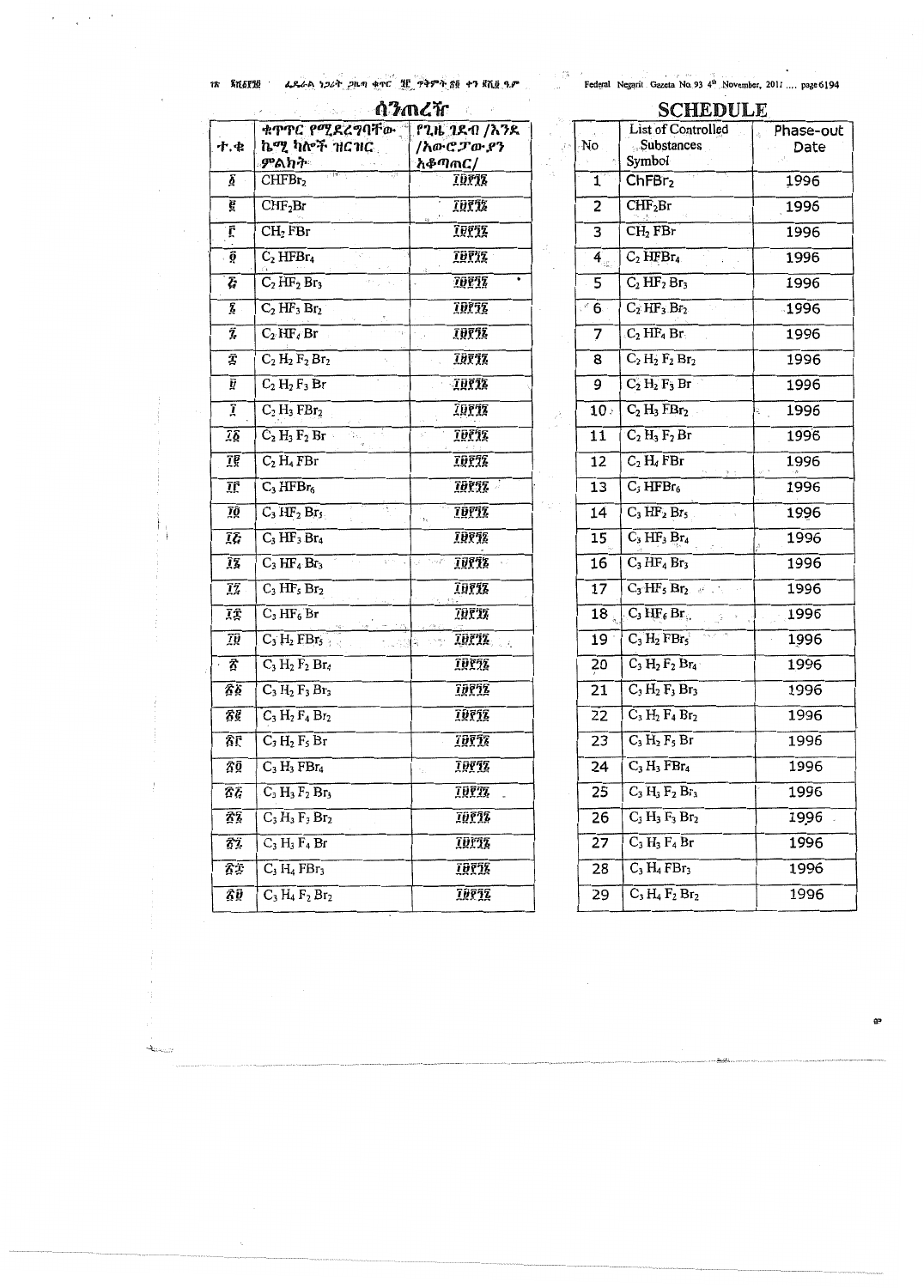## ሰንጠረዥ

## Federal Negarit Gazeta No. 93 4th November, 2011 .... page 6195

## **SCHEDULE**

| ተ.ቁ             | ቁዋዋር የሚደረግባቸው<br>ኬሚካሎች ዝርዝር<br>ምልክት                                                                                    | <u>የጊዜ ገደብ እንደ</u><br>/አውሮፓውያን<br><u>አቆጣጠር/</u> |
|-----------------|------------------------------------------------------------------------------------------------------------------------|-------------------------------------------------|
| ញ៉              | $C_3H_4F_3Br$                                                                                                          | <b>IDPIL</b>                                    |
| ĝδ              | $C_3$ H <sub>5</sub> FB $r_2$                                                                                          | <b>THITE</b>                                    |
| <u> ମିହୁ</u> ୍ର | $C_3H_5F_2Br$                                                                                                          | <b>TBYTZ</b>                                    |
| <u>йŗ</u>       | $\mathbb{C}_3 H_6$ FBr                                                                                                 | <b>THETE</b>                                    |
| ДQ              | CH <sub>2</sub> BrCI                                                                                                   | ፪ሺ፪                                             |
| ДĒ              | CFCI <sub>3</sub>                                                                                                      | ፪ሺ፲                                             |
| ติริ            | $CF_2CI_2$                                                                                                             | ፪ሲ፲                                             |
| ติริ            | $C_2F_3CI_3$<br>ਜ਼ਿ                                                                                                    | gni                                             |
| ДŦ              | $C_2F_4Cl_2$<br>$\hat{\Sigma}$                                                                                         | ቜሺ፲                                             |
| ДŪ              | $C_2F_5CF$<br>Dan sej                                                                                                  | $\mathbb{R}$ ñ.]                                |
| Ŷ               | CF <sub>2</sub> BrCl                                                                                                   | $\epsilon$ nt                                   |
|                 | $96$ CF <sub>3</sub> Br<br>i,                                                                                          | en I                                            |
|                 | $C_2F_4Br_2$                                                                                                           | ፪ሺ፲                                             |
|                 | $\mathfrak{R} \oplus \mathbb{C} F_3CF_1$                                                                               | $g_{\Lambda}$<br>الي الج                        |
| 90 C            | tt,<br>$C_2F_2Cl_4$                                                                                                    | $\epsilon$ , $\epsilon$                         |
| ሟሯ              | $\subset \subset \subset I_7$<br>÷.,                                                                                   | ፪ሺ፲                                             |
|                 | 13 F<br>$92 \cap \text{C}_3\text{F}_2\text{Cl}_6$                                                                      | $\epsilon$ $\bar{a}$<br>j.                      |
| 97. O           | $C_3F_3CI_5$<br>한 고등력이                                                                                                 | ፞፪ሺ፲                                            |
|                 | $9\frac{1}{2}$ C <sub>3</sub> F <sub>4</sub> C <sub>4</sub><br>$\sim$ $\sim$ $\sim$<br>$\frac{1}{2}$ , $\frac{1}{2}$ , | ፟፪ሺ፲                                            |
| ŶŨ              | 47<br>$C_3$ $F_5$ $Cl_3$                                                                                               | <b>ETLI</b><br>U F                              |
| ÿ               | $C_3 F_6 CI_2$                                                                                                         | ፪ሺ፲                                             |
| Ÿδ              | $C_3$ $F_7 C_1$                                                                                                        | ፪ሺ፲                                             |
| ŷĝ              | $\overline{CCL}$                                                                                                       | ፪ሺ፲                                             |
| ŸĈ.             | $C_2$ H <sub>3</sub> $Cl_3$                                                                                            | ፪ሺ፲ሯ                                            |
| ŸÕ              | $CH_3B_r$                                                                                                              | ፪ሺ፲ሯ                                            |
| 9& *            | CHFCI <sub>2</sub>                                                                                                     | ፞፪ሺ፴                                            |
| ŸŹ              | CHF <sub>2</sub> Cl <sub>1</sub>                                                                                       | ፪ሺወ                                             |
| ŸŹ              | $CH2$ FCI                                                                                                              | ፪ሺ፴                                             |

 $\mathcal{L}_{\bullet}$ 

|                 | List of Controlled       | Phase-out                      |
|-----------------|--------------------------|--------------------------------|
| No.             | Substances Symbol        | Date                           |
|                 |                          |                                |
| ් 30            | $C_3H_4F_3Br$            | 1996                           |
| 31              | $C_3 H_5 FBr_2$          | 1996                           |
| 32              | $C_3 H_5 F_2 Br$         | 1996                           |
| 33              | $C_3$ H <sub>6</sub> FBr | 1996                           |
| 34              | CH <sub>2</sub> BrCI     | 2002                           |
| 35              | CFCI <sub>3</sub>        | 2010                           |
| 36              | $CF_2CI_2$               | 2010                           |
| $\overline{37}$ | $C_2F_3CI_3$             | 2010                           |
| 38              | $C_2F_4CI_2$             | 2010                           |
| 39              | $C_2F_5CI$               | 2010                           |
| $-40$           | $CF_2BrCI$               | 2010                           |
| 41              | $CF_3Br$                 | $\hat{f} \neq \hat{f}$<br>2010 |
| $-42$           | $C_2F_4Br_2$             | 2010                           |
| $-43$           | CF <sub>3</sub> CI       | 2010                           |
| 44              | $C_2F_2CL_4$             | 2010                           |
| 45              | $C_3FCI_7$               | 2010<br>- 5                    |
| 46              | $C_3F_2Cl_6$             | 2010                           |
| 47              | $C_3F_3CI_5$             | 2010                           |
| 48              | $C_3 F_4 C I_4$          | 2010                           |
| 49              | $C_3 F_5 C I_3$          | 2010                           |
| 50              | $C_3 F_6 Cl_2$           | 2010                           |
| 51              | $C_3 F_7 C_1$            | 2010                           |
| 52              | CCI <sub>4</sub>         | 2010                           |
| 53              | $C_2$ $H_3$ $CI_3$       | 2015                           |
| 54              | $CH_3B_1$                | 2015                           |
| 55              | CHFCI <sub>2</sub>       | 2030                           |
| 56              | CHF <sub>2</sub> CI      | 2030                           |
| 57              | $CH2$ FCI                | 2030                           |

 $\mathbf{X}^{(n)}$  . 

 $\frac{1}{2}$  $\sim 100$  km s  $^{-1}$  m s  $^{-1}$ 

 $\sim$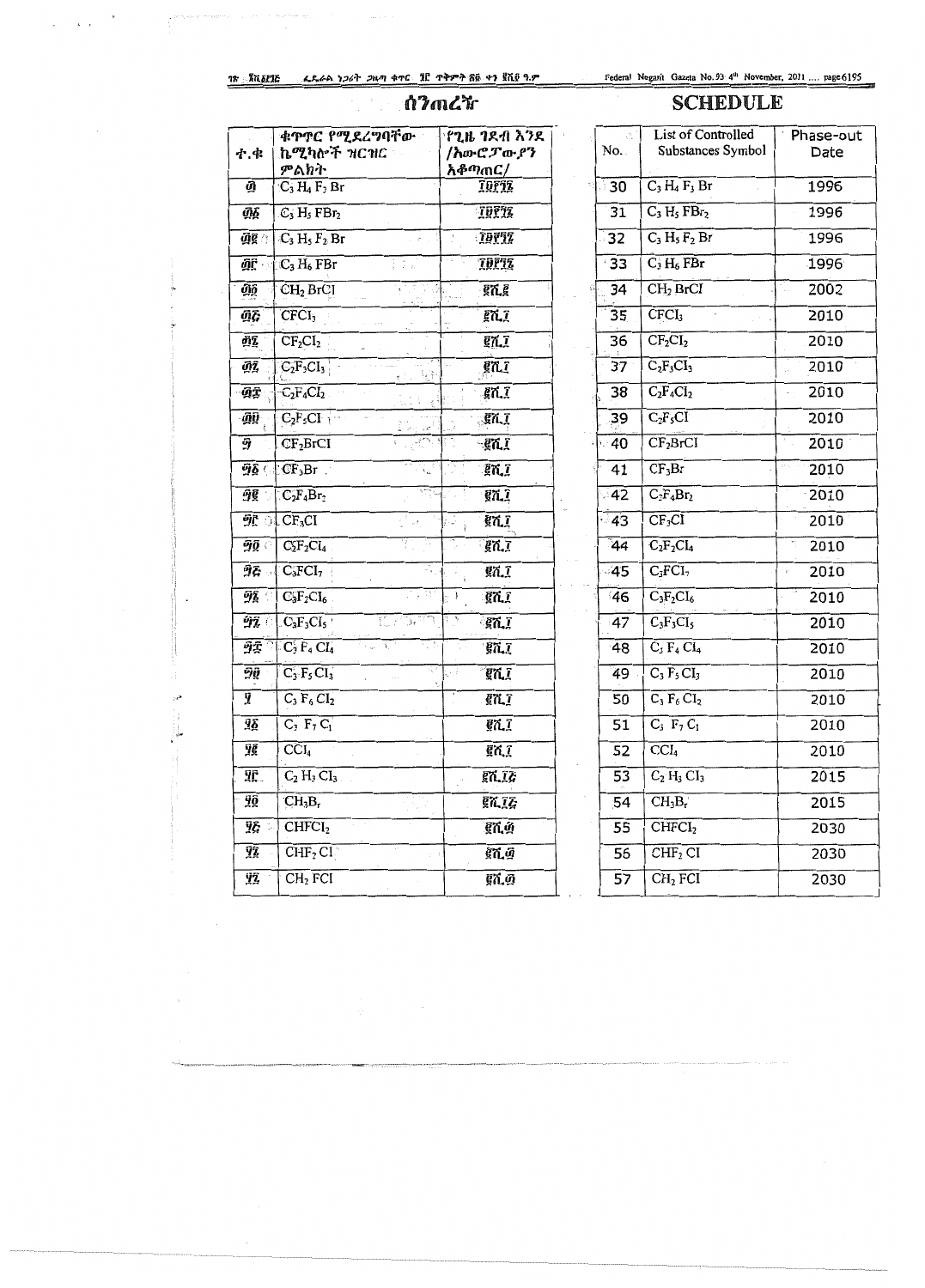$\mathcal{L}(\mathcal{L}^{\mathcal{L}})$  and  $\mathcal{L}^{\mathcal{L}}$  . In the  $\mathcal{L}^{\mathcal{L}}$ 

## **Alander Contract Contract Contract Contract Contract Contract Contract Contract Contract Contract Contract Co**

Federal Negarit Gazeta No. 93 4th November, 2011 .... page 6196

 $\tilde{\mathcal{A}}_{\text{max}}$ 

## **SCHEDULE**

|                                                                      | ቁጥጥር የሚደረማባቸው                                    | የጊዜገደብ/እንደ                                |
|----------------------------------------------------------------------|--------------------------------------------------|-------------------------------------------|
| ተ.ቁ                                                                  | ኬሚካሎች ዝርዝር                                       | አውሮፓውያን                                   |
|                                                                      | ምልክት                                             | አቆጣጠር/                                    |
| YT :                                                                 | $C_2$ HFCI <sub>4</sub>                          | めんじょう そうしゃ そうしゃ そうしゃ そうしゃ そうしゃ そうしゃ そうしょう |
| Ÿij                                                                  | $\overline{C}_2$ HF <sub>2</sub> CI <sub>3</sub> | ፪ሺ፴                                       |
| Î                                                                    | CHCI <sub>2</sub> CF <sub>3</sub>                | ፪ሺ፴                                       |
| ፰፩ .                                                                 | $C_2$ HF <sub>4</sub> CI<br>- 座三目                | ୍টପ,ঐ                                     |
| īĝ                                                                   | CHFCICF <sub>3</sub><br>Safet Li                 | <u>្វើពណ្ណឺ</u>                           |
| ΣË                                                                   | $C_2H_2FCI_3$                                    | ፪ሺ.፴                                      |
| ΞÔ                                                                   | $C_2H_2F_2CI_2$                                  | ፪ሺ፴                                       |
| Ξł                                                                   | $C_2H_2F_3CI_2$                                  | ទ្ទិក ភ្ន                                 |
| īī                                                                   | $C_2H_3FCI_2$                                    | ፪ሺ፴                                       |
| 22                                                                   | $CH_3CFCI_2$                                     | ፪ሺ፴                                       |
| ŦĪ                                                                   | $C_2H_3F_2CI$                                    | ፪ሺ፴                                       |
| ΣØ                                                                   | $\mathsf{CH}_3\mathsf{CF}_2\mathsf{CI}$          | ፪ሺ፴                                       |
| Ë                                                                    | $C_2H_4FCI$                                      | ្ត្រី7 ហ្គ                                |
| ĊЬ                                                                   | na.<br>$C_3HFCI_6$                               | ፪ሺ፴                                       |
| ĝĝ                                                                   | $C_3HF_2CI_5$                                    | 红面                                        |
| ĢΓ                                                                   | $C_3HF_3CI_4$                                    | <u>្ញវិញ ភ្នំ</u>                         |
| Ĝ0                                                                   | $C_3HF_4CI_3$                                    | ፪ሺ፴                                       |
| $\tilde{\mathcal{C}}\tilde{\mathcal{G}}$                             | $C_3HF_5CI_2$                                    | . ខ្ពក ភូ                                 |
| <u>ĜĮ</u>                                                            | $CF3CF2CHCI2$                                    | <b>្</b> ខុក.ហ្គ                          |
| ĝż.                                                                  | CF <sub>3</sub> CICF <sub>2</sub> CHCIF          | ፪ሺ፴                                       |
| ĝī                                                                   | $C_3HF_6CI$                                      | ፪ሺ.፴                                      |
| @ij                                                                  | $C_3H_2FCI_5$                                    | ፪ሺ፴                                       |
| $\ddot{\pmb{T}}$                                                     | $C_3H_2F_2CI_4$                                  | ፪ሺወ                                       |
| Tδ                                                                   | $C_3H_2F_3CI_3$                                  | ፪ሺ፴                                       |
| Пğ                                                                   | $C_3H_2F_4Cl_2$                                  | ፪ሺ፴                                       |
| πć                                                                   | $C_3H_2F_5CI$                                    | ፪ሺ፴                                       |
| πõ                                                                   | $C_3H_3F_2CI_3$                                  | ፟ቔሺ፴                                      |
| $\widehat{\mathbf{T}}$ $\widehat{\mathbf{G}}$ $\widehat{\mathbf{T}}$ | $\mathbb{C}_3H_3F_2CI_3$                         | ፪ሺ፴                                       |
| ПŹ                                                                   | $C_3H_3F_3Cl_2$                                  | ţ<br>፪ሺ፴                                  |
| ÛΪ.                                                                  | $C_3H_3F_4CI$                                    | ፪ሺ፴                                       |

|                 | List of Controlled                | Phase-out |
|-----------------|-----------------------------------|-----------|
| No.             | Substances Symbol                 | Date      |
| 58              | $C_2 HFCI_4$                      | 2030      |
| 59              | $C_2 HF_2 CI_3$                   | 2030      |
| 60              | CHCI <sub>2</sub> CF <sub>3</sub> | 2030      |
| 61              | $C_2$ HF <sub>4</sub> CI          | 2030      |
| ි62             | CHFCICF <sub>3</sub>              | 2030      |
| 63              | $C_2H_2FCI_3$                     | 2030      |
| 64 <sup>°</sup> | $-C_2H_2F_2CI_2$                  | 2030      |
| 65 <sub>1</sub> | $C_2H_2F_3CI$                     | 2030      |
| 66              | $C_2H_3FCI_2$                     | 2030      |
| 67              | CH <sub>3</sub> CFCI <sub>2</sub> | 2030      |
| 68              | $C_2H_3F_2CI$                     | 2030      |
| :69             | $CH_3CF_2CI$                      | 2030      |
| $-70$           | $C_2H_4FCI$                       | 2030      |
| 71              | $C_3$ HFCI <sub>6</sub>           | 2030      |
| 72              | $C_3HF_2CI_5$                     | 2030      |
| 73              | $C_3HF_3CI_4$                     | 2030      |
| 74              | $C_3HF_4CI_3$                     | 2030      |
| 75              | $C_3HF_5CI_2$                     | 2030      |
| 76              | $CF_3CF_2CHCI_2$                  | 2030      |
| 77              | CF3CICF2CHCIF                     | 2030      |
| 78              | $C_3HF_6CI$                       | 2030      |
| 79              | $C_3H_2FCI_5$                     | 2030      |
| 80              | $C_3H_2F_2Cl_4$                   | 2030      |
| 81              | $C_3H_2F_3CI_3$                   | 2030      |
| 82              | $C_3H_2F_4CI_2$                   | 2030      |
| 83              | $C_3H_2F_5CI$                     | 2030      |
| 84              | $C_3H_3F_2CI_3$                   | 2030      |
| 85              | $C_3H_3F_2CI_3$                   | 2030      |
| 86              | $C_3H_3F_3CI_2$                   | 2030      |
| 87              | $C_3H_3F_4CI$                     | 2030      |
|                 |                                   |           |